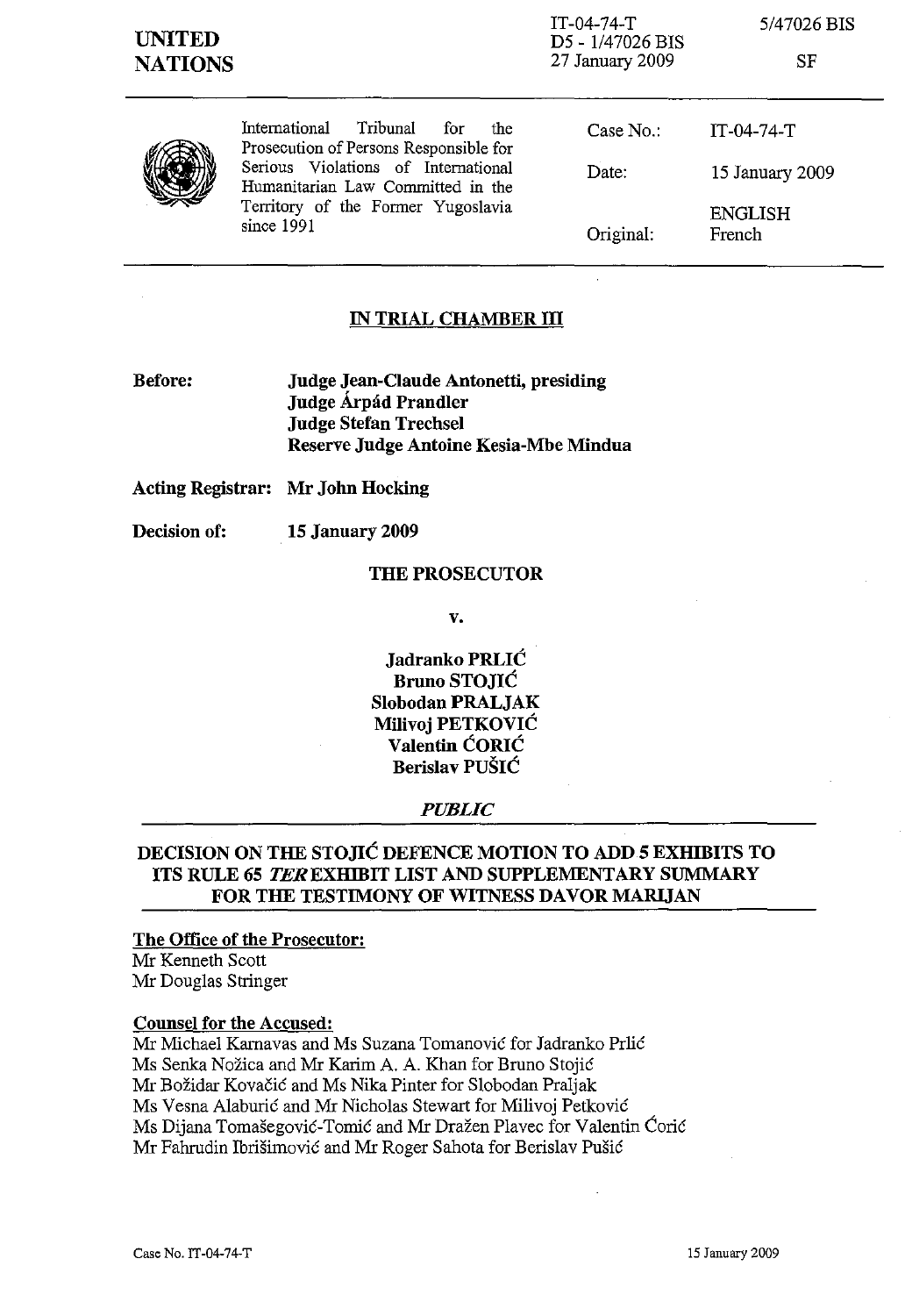TRIAL CHAMBER III ("Chamber") of the International Tribunal for the Prosecution of Persons Responsible for Serious Violations of International Humanitarian Law Committed in the Territory of the Former Yugoslavia since 1991 ("Tribunal").

**SEIZED** of "Bruno Stojić's Motion to Add Exhibits to the Rule 65 ter (G) Exhibit List with Confidential Annexes and Supplementary Summary for the Testimony of Witness Davor Marijan", filed partly confidentially by Counsel for the Accused Stojić ("Stojić Defence") on 24 December 2008 ("Motion"), in which the Stojić Defence requests that the Chamber authorise, on the one hand, the addition of five exhibits<sup>1</sup> ("Proposed Exhibits") to its list of exhibits pursuant to Rule 65 ter of the Rules of Procedure and Evidence ("65 ter List") and on the other hand to take official notice of the supplementary summary for the testimony of Witness Davor Marijan filed pursuant to Rule 65 ter (G) of the Rules of Procedure and Evidence ("65 ter Supplementary Summary") with five attached confidential annexes;

NOTING the decision rendered by the Chamber on 11 December 2008 whereby the Chamber decided, inter alia, that witness Davor Marijan would testify as an expert witness before the Chamber from 19 to 22 January 2009<sup>2</sup> ("Decision of 11 December 2008"),

CONSIDERING that the other parties did not file a response to the Motion,

**CONSIDERING** that the Stojić Defence first argues that in addition to the subjects covered in the expert report titled "Department of Defence of the Croatian Community/Croatian Republic of Herceg-Bosna" ("Expert Report"), it will also examine Expert Witness Davor Marijan regarding the terms "Ustasha" and "Partisan"; that for that purpose, it files a 65 ter Supplementary Summary to the testimony of witness Davor Marijan<sup>3</sup>,

<sup>&</sup>lt;sup>1</sup> 2D 02001; 2D 02002; 2D 02003; 2D 02004; 2D 02005.

 $2$  Decision on Submission of the Eexpert Report of Davor Marijan pursuant to Rule 94 bis (A) and (B) and on Motions for Additional Time to Cross-Examine Davor Marijan, 11 December 2008.

<sup>&</sup>lt;sup>3</sup> Motion, para. 3.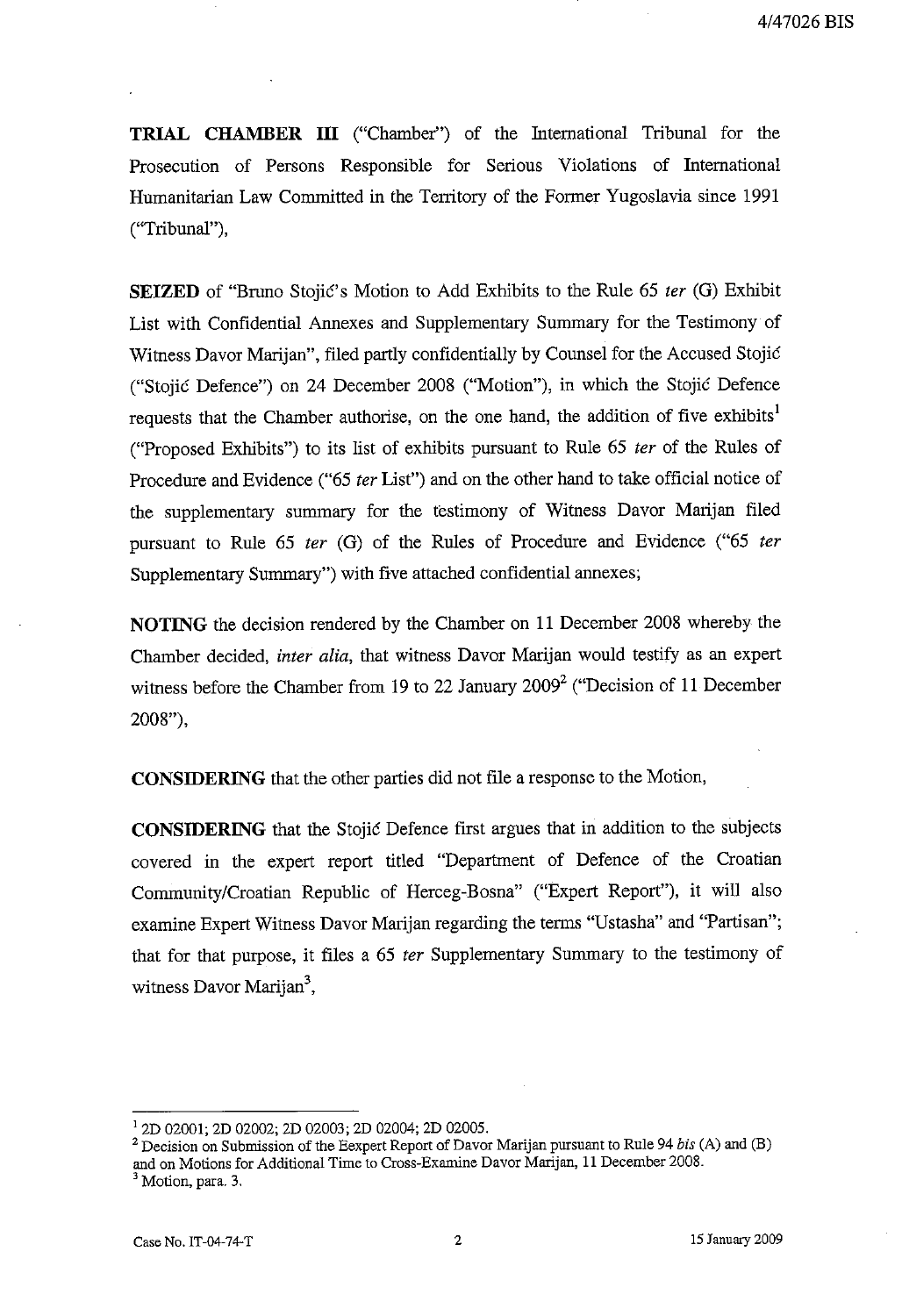**CONSIDERING** that the Stojić Defence next states that the Proposed Exhibits have substantial probative value and that they are relevant in the context of Defence evidence for the Accused Stojic,<sup>4</sup>

**CONSIDERING** that, according to the Stojić Defence, the Proposed Exhibits satisfy the requirements of Guideline 8 of the decision rendered by the Chamber on 24 April 2008.5

**CONSIDERING** that the Stojic Defence intends to present the Proposed Exhibits through Witness Davor Marijan<sup>6</sup>,

**CONSIDERING** that the Stojic Defence finally submits that it was unable to add the Proposed Exhibits to the 65 ter List while it was being compiled since they became necessary only recently, $^7$ 

CONSIDERING that the Chamber recalls that in order to grant a motion to add exhibits to the 65 ter List, the exhibits must be disclosed to the other parties to the trial sufficiently in advance so as not to hinder their preparations for crossexamination,

**CONSIDERING** that the Chamber also recalls the Decision of 24 April 2008, particularly Guideline 8 stipulating that in order for a motion to add exhibits to a 65 ter List to be granted, the Parties in question must file a motion with the Chamber to add the exhibit(s) to the 65 ter (G) list prior to the appearance of the witness to whom the exhibits will be shown, providing the reasons why the exhibit or exhibits are essential to the case and why the exhibit or exhibits were not on the list filed pursuant to Rule 65 ter (G) of the Rules of Procedure and Evidence ("Rules"),

**CONSIDERING** that when dealing with a motion to add exhibits to a 65 ter list, the Chamber will always carry out a *prima facie* examination of the reliability, relevance and probative value of the documents before it,

<sup>&</sup>lt;sup>4</sup> Motion, para. 1.

<sup>&</sup>lt;sup>5</sup> Decision Adopting guidelines for the Presentation of Defence Evidence, 24 April 2008 ("Decision of 24 April 2008"); Motion, para. 4.

 $<sup>6</sup>$  Motion, p. 4.</sup>

 $7$  Motion, p. 5.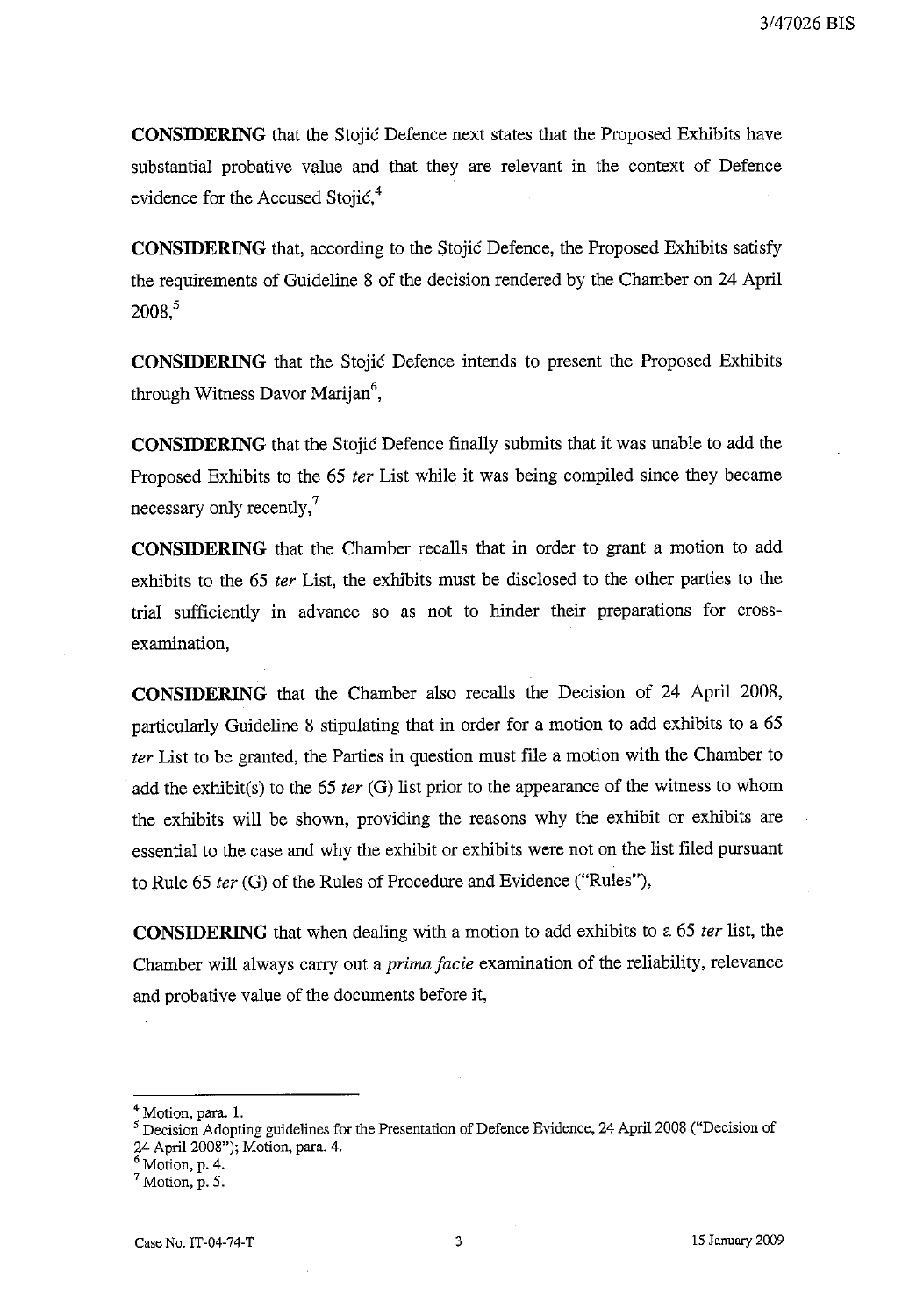**CONSIDERING** firstly that as regards the motion of the Stojić Defence to add the Proposed Exhibits to its 65 ter list, the Chamber is not satisfied by the reason given by the Stojić Defence justifying why the Proposed Exhibits are not on its 65 ter List,

**CONSIDERING** that it does not in fact suffice to indicate to the Chamber that the need to present an exhibit arose late, rather, it is up to the moving party to demonstrate the objective reasons why it was not feasible for it to include them on the 65 ter List at the time it was filed, such as, for example, the fact that despite due diligence, the exhibits were not in its possession when the 65 ter List was filed, which the Stojić Defence has failed to do,

**CONSIDERING** superabundantly that the Chamber finds that in the Motion the Stojić Defence has failed to demonstrate the *prima facie* relevance of the Proposed Exhibits.

**CONSIDERING** as regards Proposed Exhibits 2D 02001, 2D 02002 and 2D 02003, that the Chamber does not see how relate to the allegations contained in the second amended indictment of 11 June 2008 and that consequently, it considers them prima *facie* lacking in relevance,

CONSIDERING the request for the 65 ter Supplementary Summary for the testimony of Davor Marijan, the Chamber finds that the subject matter relating to the terms "Ustasha" and "Partisan" falls outside the sphere of expertise of Expert Witness Marijan Davor,

**CONSIDERING** that, pursuant to the Decision of 11 December 2008, the Chamber authorised Davor Marijan to testify as an expert only on the subject matter raised in his Expert Report, namely the aspects pertaining to the creation, organisation and activities of the Defence Department of the Croatian Community of Herceg-Bosna,

**CONSIDERING** moreover that the Chamber entertains serious doubts as to the relevance of the subject matter in question, which relevance has moreover not been demonstrated in the Stojić Defence Motion,

4